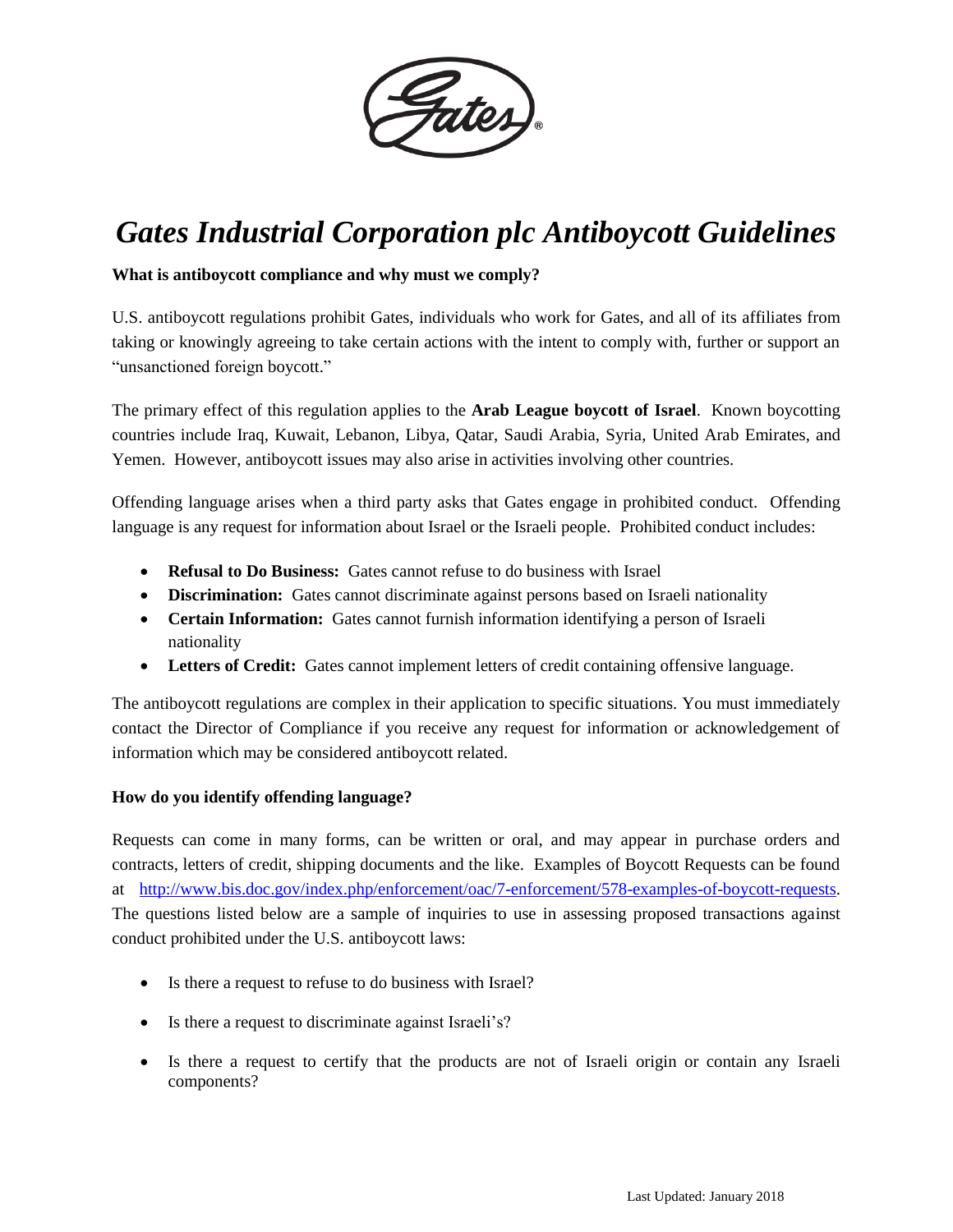## **FREQUENTLY ASKED QUESTIONS**

**Question:** In which types of documents is it permissible for me to strike through or replace offending boycott language?

**Answer:** You may replace offending language in RFPs, letters of credit, certificate of origins, purchase orders, invoices, contract documents, or any other document that can be negotiated between you and the customer. In all cases though, you must report the communication to the Director of Compliance.

**Question:** If I receive a request for pricing from one of my regular customers, which contains a provision asking if Gates does business in Israel, what should I do?

**Answer:** You may strike through the offending language and send back to the customer.

**Question:** If I receive a letter of credit from a company with an antiboycott provision may I strike through the offending language?

**Answer:** Yes. You may replace the offending language and send the letter of credit back.

**Question:** I received a certificate of origin request from a company asking that I confirm that goods shipped by Gates were not of Israeli origin and did not contain Israeli materials. How should I reply?

**Answer:** Strike through the offending language, identify the correct country of origin of the goods and send the document back.

## **What should I do when I receive an oral or written boycott question?**

- First, respond with the following:
	- o As a matter of company policy and U.S. Law, I am unable to provide you with the information you requested. Please remove the phrase (offending language) and resend to me.
	- o The response process is identical for both written and oral questions.
- Next, immediately report the communication to the Director of Compliance

## **What information do I need to provide to meet the reporting requirement?**

When reporting antiboycott requests to the Director of Compliance, include the following information:

- Date and mode (oral or written) received
- Transaction value (if related to a transaction)
- Description and quantity of units/services
- Name of the Country making the request